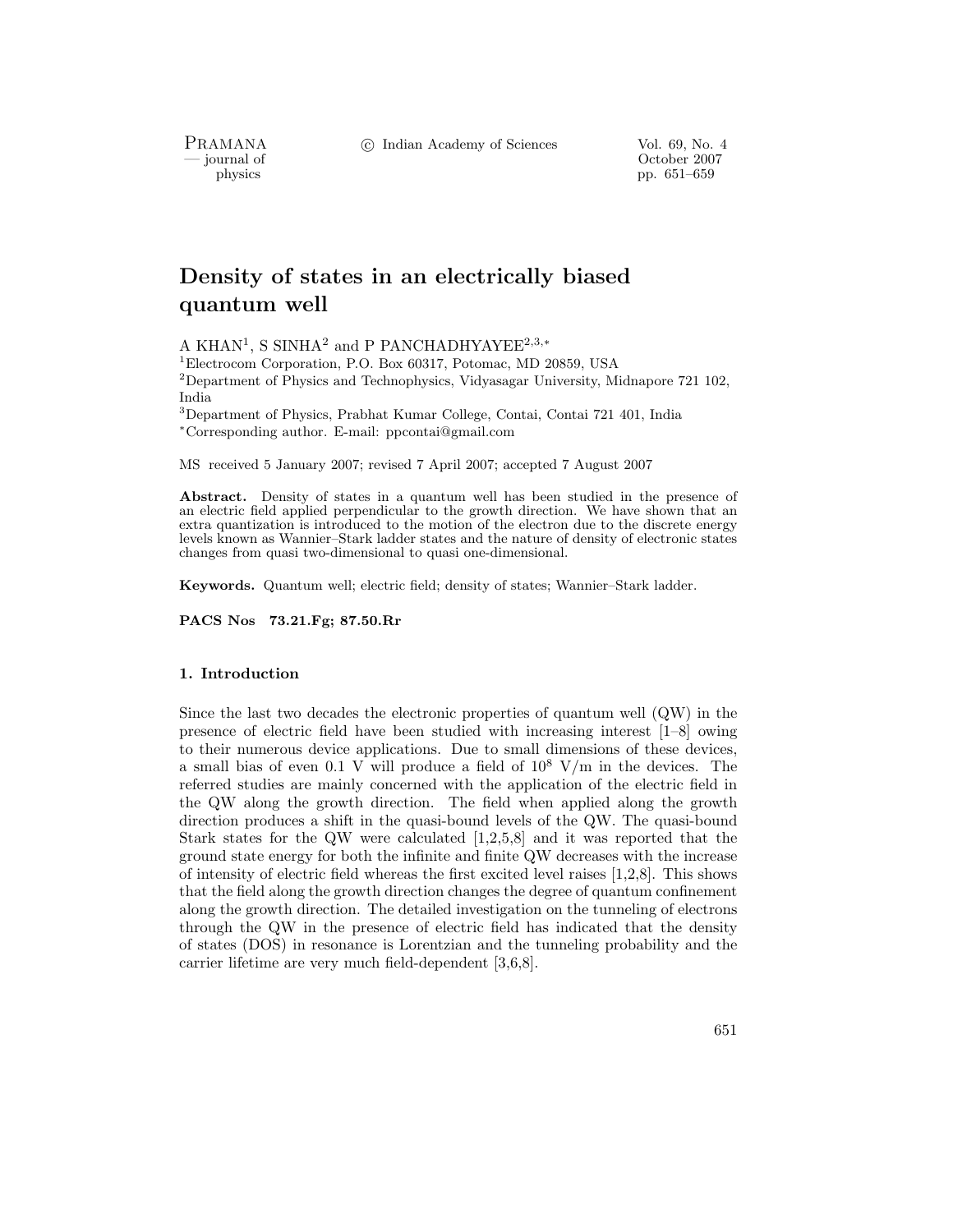# *A Khan, S Sinha and P Panchadhyayee*

The electric field along growth direction does not alter the motion of the electron in the interface plane where the motion is still governed by the Bloch electronic states. As a result the motion remains confined in two dimensions (in the plane of interface). On the other hand, the magnetic field along the growth direction quantizes the motion of electrons on the interface, giving rise to Landau levels. The most remarkable implication of this type of quantization is quantized Hall effect. Now, if the electric field is applied normal to the growth direction, i.e. parallel to the interface (say x-direction), then the quantum quasi-bound states along the growth direction are no longer affected by the electric field. But, along x-direction, the crystalline Bloch states are destroyed and the extended states are replaced by the quantized Wannier–Stark ladder states. The localization thus occurs along the growth direction due to the barrier potential in the QW and along a direction perpendicular to the growth direction by virtue of the field quantization. The electron motion thus is confined to only one direction that is perpendicular to both the growth direction and the field direction. In such a system the electronic and optical properties are expected to change significantly. These changes of properties, in principle, are seemed to resemble that of a one-dimensional system like quantum wire. In this work we have shown that the nature of DOS transforms to that of quantum wire when the electric field is applied normal to the growth direction of QW. To bring out the finer points of our study, it is worthwhile to review the condition that makes the electron motion quantized in an applied electric field.

## **2. Wannier–Stark ladder states in infinite and finite crystals**

In a plane perpendicular to the growth direction in a QW the electrons behave almost like those in bulk crystals. In 1960, Wannier [9] predicted that being subjected to a uniform electric field, the continuous energy bands in a bulk crystal pass to a discrete, evenly spaced levels forming a ladder-like spectrum. The ladder-like spectrum in the presence of the field has come to be known as the Wannier–Stark ladder (WSL). The wave functions corresponding to these discrete levels are localized in successive unit cells of the crystal. The localization of the electrons in the QW in a direction perpendicular to the growth direction will lead to the occurrence of negative differential conductivity and opens up new avenues for application in devices. The application of the electric field  $\vec{E}$  contributes a linear term  $e\vec{E} \cdot \vec{r}$  to the Hamiltonian. If the field is applied perpendicular to a crystal plane, the field devices. The application of the electric field  $E$  contributes a linear term  $eE \cdot r$  to the Hamiltonian. If the field is applied perpendicular to a crystal plane, the field direction coincides with one of the reciprocal lattice directions. In view of Bloch's acceleration theorem, the electric field will excite an oscillation in the reciprocal space with a time period,  $\tau = \hbar G/eE$  where G is the fundamental reciprocal lattice<br>vector along the direction of the field. The oscillation can occur only when the vector along the direction of the field. The oscillation can occur only when the electrons do not suffer any collision during the period,  $\tau$ . The oscillation leads to a discrete ladder-like energy spectrum along the reciprocal lattice direction coinciding with the field direction. The condition for the occurrence of WSL in infinite crystals can be given as  $\tau < \tau_m$ , where  $\tau_m$  is the relaxation time for all the scattering mechanism available in the crystal. This condition puts a lower limit on the field strength E for the occurrence of WSL as  $E \ge h/ea\tau_m$ , where a is the lattice<br>periodicity of the crystal lattice along the field direction. The oscillation would periodicity of the crystal lattice along the field direction. The oscillation would

652 *Pramana – J. Phys.,* **Vol. 69, No. 4, October 2007**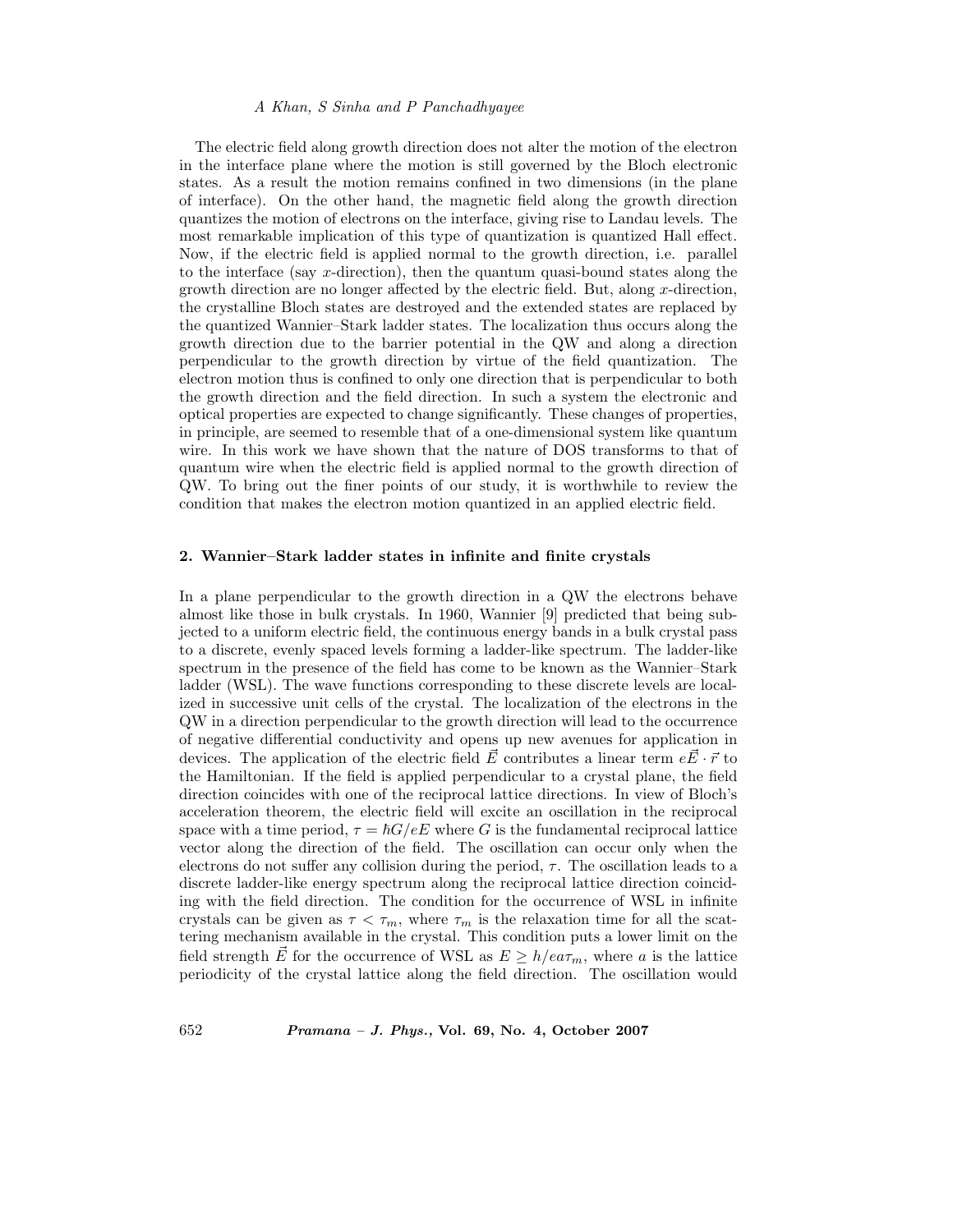lead to the splitting of each continuous band in the field direction to a set of discrete, equally spaced ladder-like energy levels. The high field limit for the existence of WSL is being determined by the onset of interband Zener tunneling which will produce broadening of the WSL levels and thereby again switching over to a continuous energy spectrum. These are the conditions for the existence of WSL states in an infinite crystal. The existence of WSL in finite crystals is subject to some more conditions like:  $eEa > \frac{1}{2}(\Delta \varepsilon_{\text{max}})_n$ , where  $(\Delta \varepsilon_{\text{max}})_n$  is the maximum level<br>separation in the *n*<sup>th</sup> hand in the absence of the electric field. This extra condition separation in the nth band in the absence of the electric field. This extra condition yields the value of the electric field in the finite crystal for which the levels around the center of the band starts forming a partial WSL. The WSL states are localized within a length (ga), where,  $g = \varepsilon_{bw}/eE_a$ ,  $\varepsilon_{bw}$  being the width of the nth band.

# **3. Theoretical consideration for energy spectrum and density of states (DOS)**

We consider a QW (figure 1), obtained by alternatively stacking layers of one semiconductor material,  $Al_xGa_{1-x}As$  and another semiconductor material, GaAs. These two materials, GaAs and  $\text{Al}_x\text{Ga}_{1-x}\text{As}$ , have similar band structures but different energy gaps. The low gap material (GaAs) forms the well region flanked by the high gap material  $(A\vert_xGa_{1-x}As)$  on both sides. Figure 2 depicts how the conduction band and valence band offsets bring forth the potential profile for the QW. The height of the potential barrier and the well width are considered as  $V_0$ and b. Now, two-fold quantum confinement in a QW can be accomplished by the application of electric field in a direction perpendicular to the growth direction of the QW. The conduction band along the  $(100)$  direction which is perpendicular to the growth direction of the QW both in field-free and electrically biased situations is shown in figure 3. In the presence of the field, the band bends and the localization of the wave functions becomes more and more pronounced, leading to the occurrence of discrete WSL. Let us consider here that the growth of the QW is along  $z$ -direction and the electric field is applied along  $x$ -direction. Theoretically, the QW is considered through a superposing potential on the host crystal. The equation of motion of the system with the superposing potential  $V(z)$  along the z-direction, the crystal potential,  $V_C$  and the field along x-direction appears as

$$
\left(-\frac{\hbar^2}{2m}\nabla^2 + V_C + V(z) - eEx\right)\psi(\vec{r}) = \varepsilon\psi(\vec{r}),\tag{1}
$$

where

$$
V(z) = V_0 \quad \text{when } |z| \ge b/2; = 0 \quad \text{when } |z| \prec b/2.
$$
 (2)

The equations of motion of the electron along the three directions can be separated as

$$
\left(-\frac{\hbar^2}{2m}\frac{\partial^2}{\partial x^2} + V_C(x) - eEx\right)\psi_1 = \varepsilon_x \psi_1,\tag{3a}
$$

*Pramana – J. Phys.,* **Vol. 69, No. 4, October 2007** 653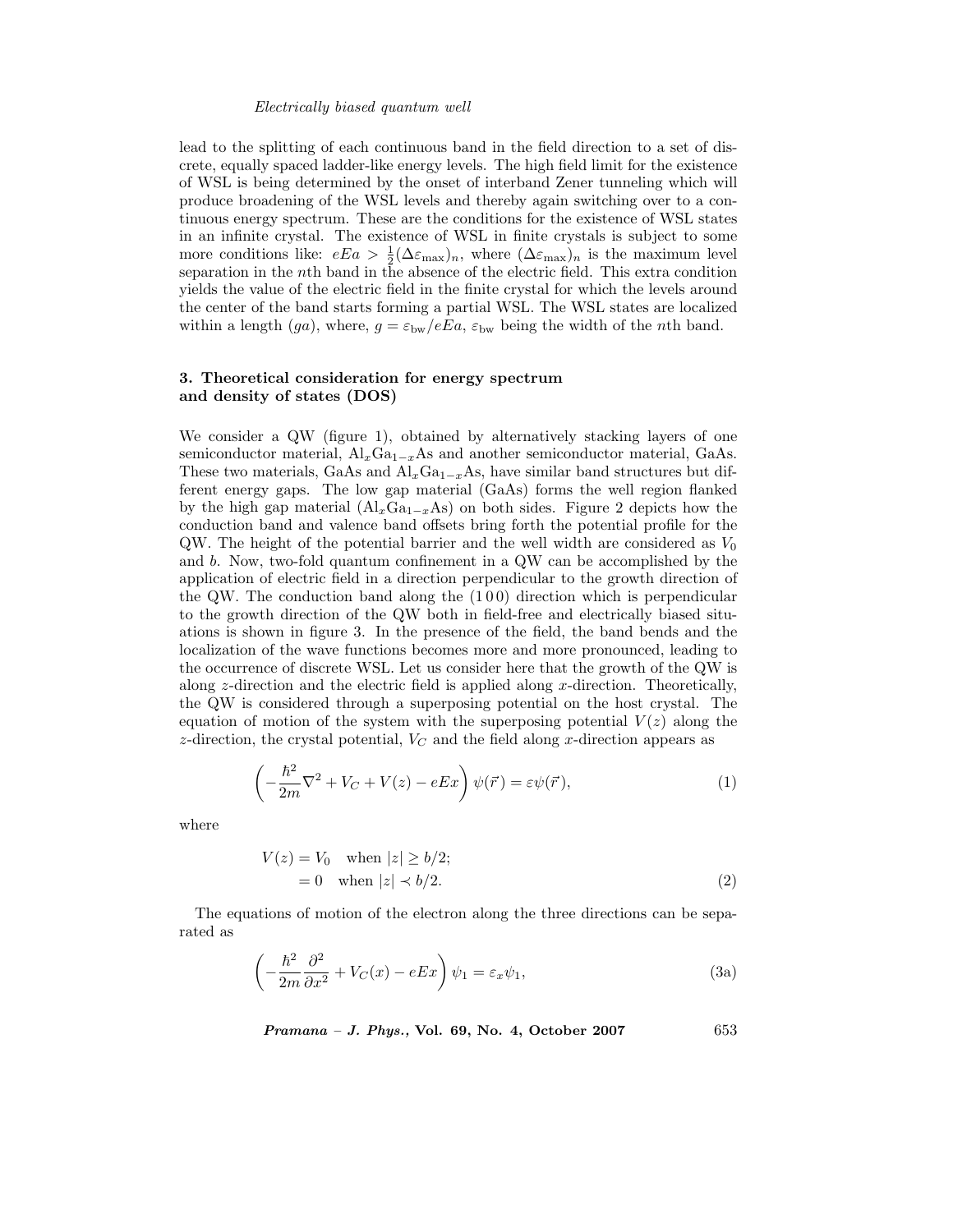信



GaAs

 $A10.3$  Ga  $0.7$  As

**Figure 1.** Schematic diagram of a QW formed by stacking a semiconductor (GaAs) sandwiched between the layers of other semiconductor  $(Al_{0.3}Ga_{0.7}As)$ .





**Figure 3.** Bending of energy bands and localization of wave function in the presence of electric field. Wave function in field-free QW (A) and localized in an electrically biased QW (B) are shown.

$$
\left(-\frac{\hbar^2}{2m}\frac{\partial^2}{\partial y^2} + V_C(y)\right)\psi_2 = \varepsilon_y \psi_2,\tag{3b}
$$

$$
\left(-\frac{\hbar^2}{2m}\frac{\partial^2}{\partial z^2} + V_C(z) - V(z)\right)\psi_3 = \varepsilon_z \psi_3,\tag{3c}
$$

where total energy  $\varepsilon = \varepsilon_x + \varepsilon_y + \varepsilon_z$ . The effect of the periodic crystal potential of the host crystal can be incorporated through the use of effective mass in the Schrödinger equation. Equations (3b) and (3c) in the effective mass formalism appear as

654 *Pramana – J. Phys.,* **Vol. 69, No. 4, October 2007**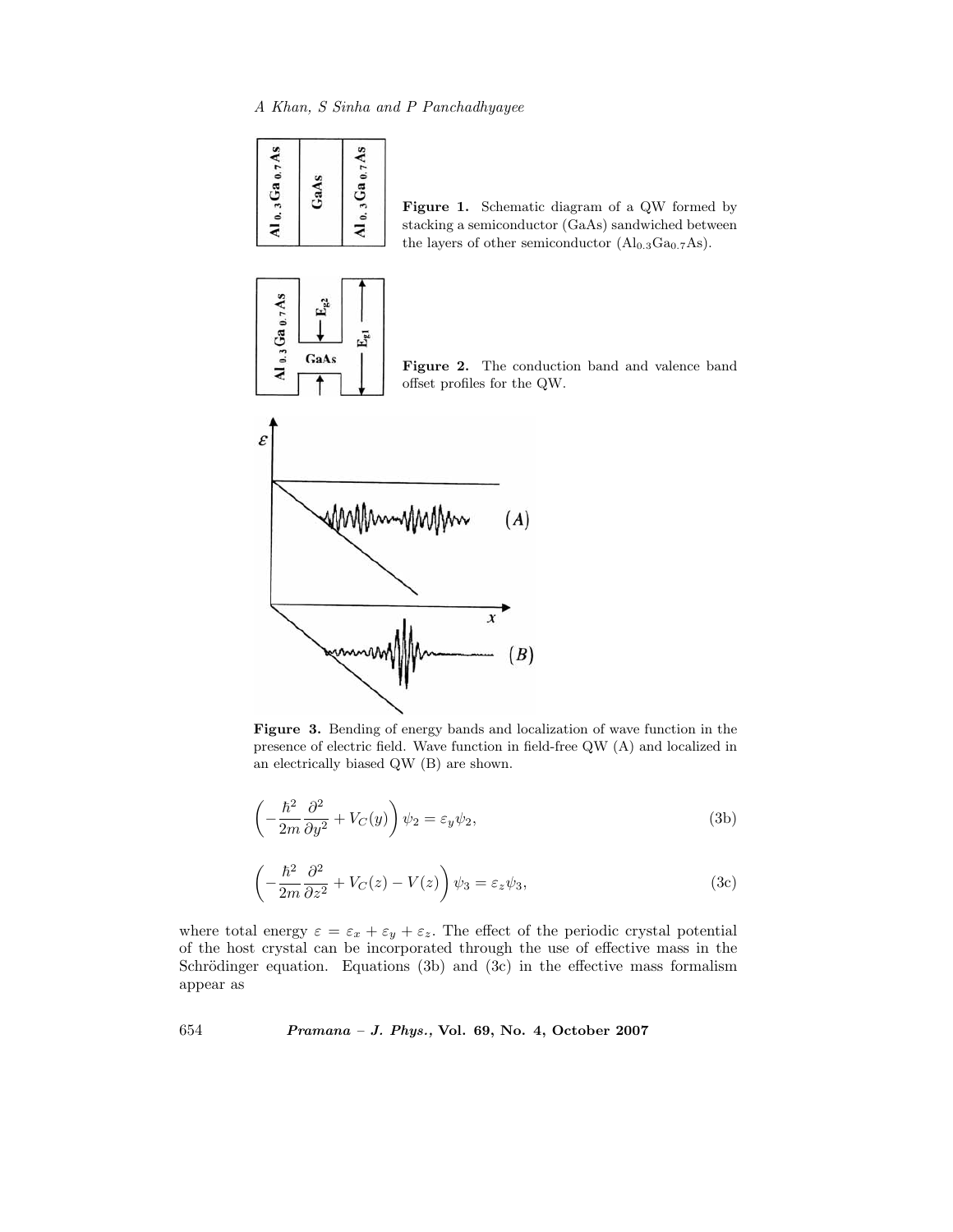

**Figure 4.** Density of states of  $\text{Al}_{0.3}\text{Ga}_{0.7}\text{As}/\text{Ga}_{0.3}\text{Ga}_{0.7}\text{As}$  QW. Solid line represents  $\rho$  (with electric field perpendicular to the growth direction) and dotted line represents  $\rho_0$  (without electric field). Break-down fields for Si and GaAs are  $3\times10^5$  V/cm and  $4\times10^5$  V/cm respectively.

$$
\left(-\frac{\hbar^2}{2m^*}\frac{\partial^2}{\partial y^2}\right)\psi_2 = \varepsilon_y \psi_2,\tag{4a}
$$

$$
\left(-\frac{\hbar^2}{2m^*}\frac{\partial^2}{\partial z^2} - V(z)\right)\psi_3 = \varepsilon_z \psi_3.
$$
\n(4b)

Subjecting the wave function  $\psi_3$  to the boundary conditions with the effective mass approximation under the framework of envelope function [10], we get the following two transcendental equations for the potential profile given by eq. (2) by solving eq. (3c):

$$
\tan\sqrt{\frac{m_1^*\varepsilon_z^+b^2}{2\hbar^2}} = \sqrt{\frac{m_1^*}{m_2^*}\left(\frac{V_0 - \varepsilon_z^+}{\varepsilon_z^+}\right)} \quad \text{for even states,} \tag{5a}
$$

$$
\cot\sqrt{\frac{m_1^*\varepsilon_z^{-}b^2}{2\hbar^2}} = \sqrt{\frac{m_1^*}{m_2^*}\left(\frac{V_0 - \varepsilon_z^{-}}{\varepsilon_z^{-}}\right)} \quad \text{for odd states.} \tag{5b}
$$

Here,  $\varepsilon_z^+$  and  $\varepsilon_z^-$  correspond to the energy eigenvalues of the even and odd states<br>spectively. Here,  $m^*$  and  $m^*$  represent respectively the effective masses of the respectively. Here,  $m_1^*$  and  $m_2^*$  represent respectively the effective masses of the electron in the well and barrier regions. Then  $\varepsilon$  is obtained from the numerical electron in the well and barrier regions. Then  $\varepsilon_z$  is obtained from the numerical analyses of the transcendental eqs (5a) and (5b).

The analytical solution of Schrödinger equation along x-direction as in eq.  $(3a)$ for infinite crystals [7] leads to a discrete, equally spaced WSL levels in the energy spectrum. The *n*th energy band splits into a set of discrete energy levels,  $\varepsilon_{n\nu}$  and it is represented by the expression

*Pramana – J. Phys.,* **Vol. 69, No. 4, October 2007** 655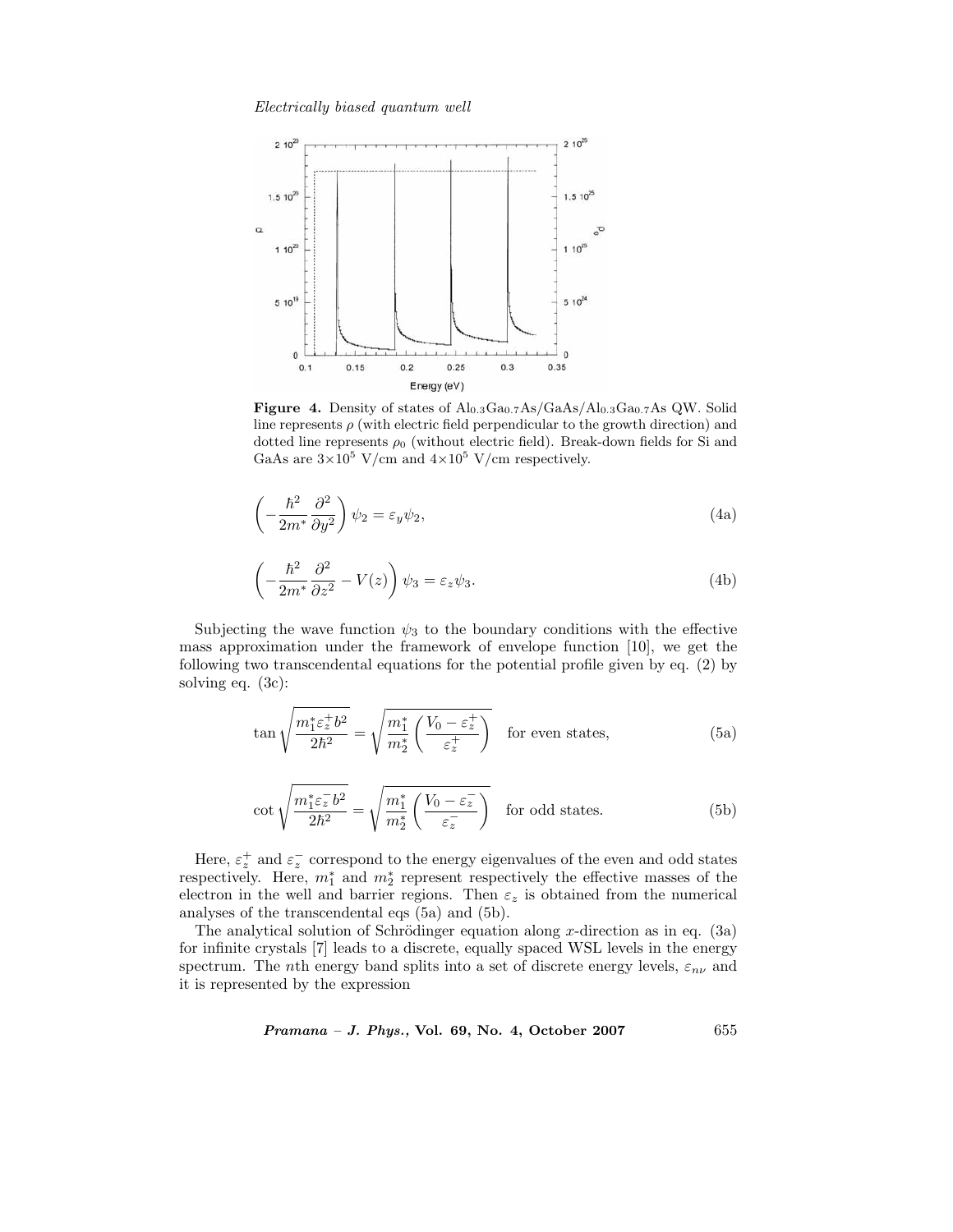*A Khan, S Sinha and P Panchadhyayee*

$$
\varepsilon_{n\nu} = \bar{\varepsilon}_n(\vec{k}) + eEX_{nn}(\vec{k}) + \nu eEa,\tag{6}
$$

where  $\varepsilon_{n\nu}$  is the *v*th level in the *n*th band and  $eEX_{nn}(k)$  is the intraband shift of<br>the levels of the *n*th band due to the presence of the electric field. Here e Eq stands the levels of the nth band due to the presence of the electric field. Here  $eE_a$  stands for the separation between the consecutive levels of the WSL. In eq. (6),  $X_{nn}(k)$ appears as

$$
X_{nn}(\vec{k}) = i\langle n, \vec{k}| \exp(i\vec{k}\cdot\vec{r})\frac{\partial}{\partial k_x} \exp(-i\vec{k}\cdot\vec{r})|n, \vec{k}\rangle,
$$

where  $|n,k\rangle$  is the Bloch function corresponding to the k state of the *n*th band<br>while  $\bar{\varepsilon}$  and  $\bar{X}$  are the averages in the sense while  $\bar{\varepsilon}_n$  and  $\bar{X}_{nn}$  are the averages in the sense

$$
\bar{f} = \frac{1}{G} \int_{-G/2}^{G/2} f(k) \, \mathrm{d}k.
$$

Here, we consider the crystal to be finite of length  $L$  along  $(100)$  direction and the finiteness of the crystal is also incorporated through the periodic boundary condition,  $\psi_1(x) = \psi_1(x + L)$ , which is most suitable for the study of the bulk properties. The crystal potential,  $V_C$ , is represented by alternate rectangular wells and rectangular potential barriers with the well centered at the lattice sites. The ratio of the barrier width to the lattice periodicity and the barrier height of the lattice potential are chosen by trial and error method which gives correct energy gap and the correct value of effective mass for the holes in the valence band edge and the electrons in the conduction band edge of the crystal. The Schrödinger eq. (3a) is solved numerically by adopting Galerkin's technique. For the purpose we have considered the trigonometric functions  $\sin(2\pi jx/L)$  and  $\cos(2\pi jx/L)$  as the trial functions and the wave function  $\psi_1$  in terms of the trial functions can be written as

$$
\psi_1 = \frac{a_0}{\sqrt{2}} + \sum_{j=1}^{M} \left( a_{(2j-1)} \sin \frac{2\pi jx}{L} + a_{2j} \cos \frac{2\pi jx}{L} \right).
$$

The wave function as given above can be the solution of eq. (3a) only if it satisfies the relations

$$
\int_0^L \frac{\partial \psi_1}{\partial a_i} \left( -\frac{\hbar^2}{2m^*} \frac{\partial^2}{\partial x^2} - eEx - \varepsilon_x \right) \psi_1 \, dx = 0, \quad i = 0, 1, \dots, (2M + 1).
$$

These relations lead to  $(2M + 1)$  simultaneous equations in the form

$$
\underline{A}\vec{a} = \varepsilon_x \vec{a},\tag{7}
$$

where  $\underline{A}$  is a real symmetric matrix of order  $(2M + 1)$  and  $\vec{a}$  is a column matrix<br>with  $(2M + 1)$  elements. The eigenvalues along the (1.0.0) direction in the presence with  $(2M + 1)$  elements. The eigenvalues along the  $(100)$  direction in the presence of the field is obtained through the diagonalization of the matrix  $\vec{A}$ . The matrix is diagonalized using QL algorithm and Householder tridiagonalization method [11]. The energies are obtained both in the absence and presence of the field. In our numerical approach we have obtained the energy levels for three bands by taking suitable value for  $M$  in the summation. The energy levels obtained through the

656 *Pramana – J. Phys.,* **Vol. 69, No. 4, October 2007**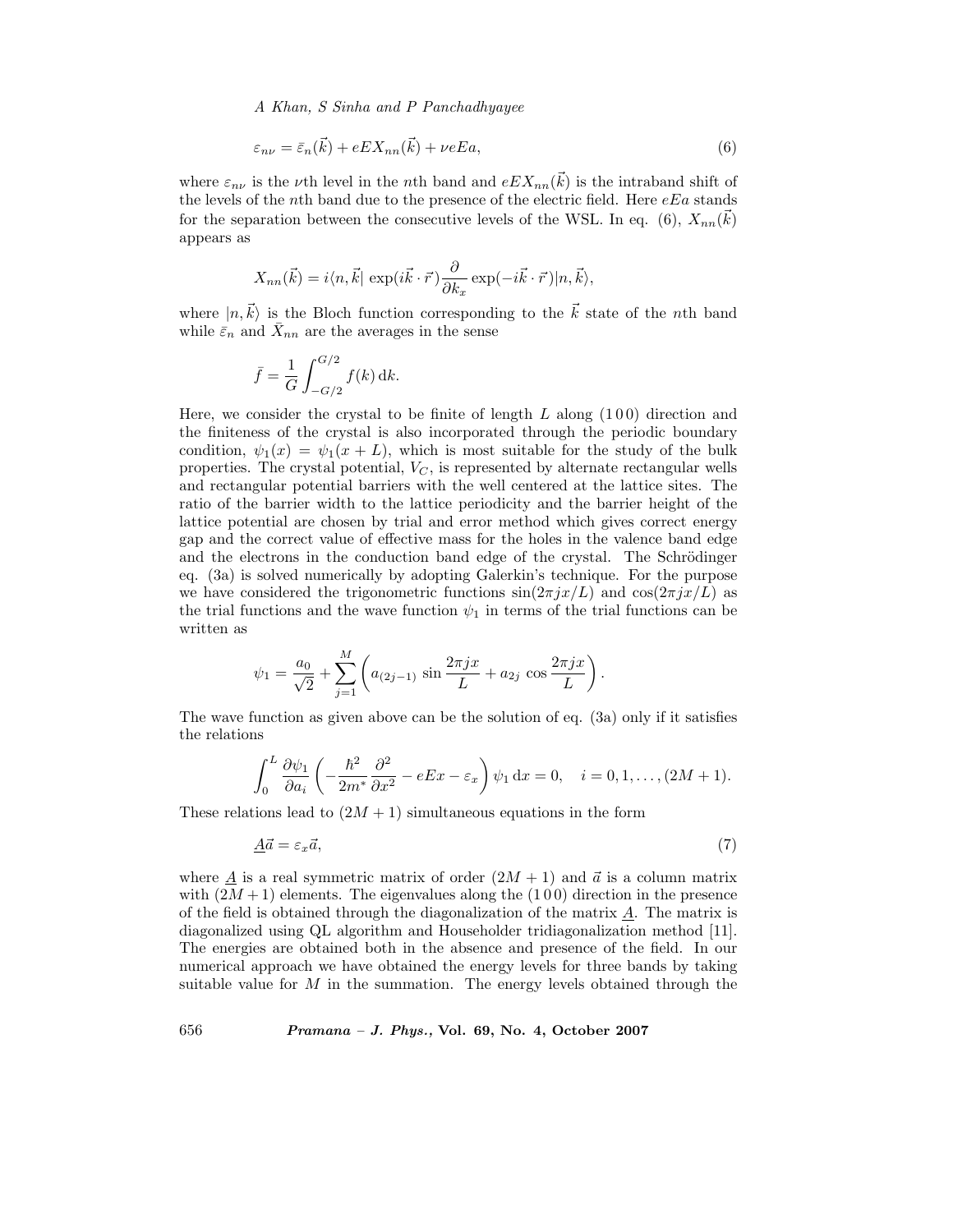numerical approach for the finite crystal in the presence of the field clearly show that each band consists of a discrete equally spaced WSL and the energy levels obtained broadly agree with the energy spectrum relation (6) obtained for infinite crystals. The value of  $\varepsilon_x$  calculated through the numerical method is mentioned in the result.

Without electric field the motion of electron in the QW is two-dimensional. It is well-known that in the two-dimensional systems the DOS remains constant with respect to energy. In our system, in the absence of the field, the electron motion along the z-direction is confined by the QW and results in a quasi two-dimensional system. The DOS becomes constant for each quantum level of the QW and can be given [12] as

$$
\rho_0 = \frac{m_1^*}{\pi \hbar^2} \theta(\varepsilon - \varepsilon_z). \tag{8}
$$

Here the step function  $\theta(\varepsilon - \varepsilon_{zn}) = n$  if  $\varepsilon \leq \varepsilon_{zn}$  where  $\varepsilon_{zn}$  is the *n*th level of the QW, which is along the z-direction.

When the electric field is applied, the motion of the electron becomes further quantized in the x-direction. So we get one-dimensional electronic motion in the y-direction. The energy of the electron in this direction becomes  $(\varepsilon-\varepsilon_x-\varepsilon_z)$ . Then the DOS for this one-dimensional system can be obtained as

$$
\rho = \frac{1}{\pi} \sqrt{\frac{m_1^*}{2\hbar^2}} \frac{1}{\sqrt{\varepsilon - \varepsilon_x - \varepsilon_z}}.
$$
\n(9)

Thus, the DOS of the electrically biased QW diverges like  $(\varepsilon - \varepsilon_x - \varepsilon_z)^{-1/2}$ .

# **4. Numerical analysis**

We solve the transcendental equations  $(4)$  and  $(5)$  numerically to get the energy of the quantized bound state occurred along the growth direction  $(\varepsilon_z)$ for the  $\text{Al}_{0.3}\text{Ga}_{0.7}\text{As}/\text{GaAs}/\text{Al}_{0.3}\text{Ga}_{0.7}\text{As}$  QW system. The effective masses of  $\text{Al}_{0.3}\text{Ga}_{0.7}\text{As}$  and  $\text{GaAs}$  are  $0.0919m_0$  and  $0.067m_0$  respectively where  $m_0$  is the free electron mass. On the framework of envelope functions [10], the barrier height is proposed to be equal to conduction band discontinuity that is considered to be 88% of the difference between the band gaps of two materials [13]. The band gaps of  $Al_{0.3}Ga_{0.7}As$  and  $GaAs$  are respectively 1.7981 eV and 1.424 eV. Thus, the value of  $V_0$  becomes 0.329208 eV. By construction, the zero of the QW coincides with the conduction band minimum of GaAs. We take the well width  $(b)$  as 40 Å and get only one bound state for our present system occurred at the energy  $\varepsilon_z$  = 0.109789617 eV.

The motion is also quantized along  $x$ -direction by the discrete WSL states that have been obtained by the diagonalization of the matrix  $A$  in eq. (7). For the purpose we have considered the length along  $x$ -axis such as to consist of 63 cells. The crystal periodicity is considered as  $5.6533 \text{ Å}$  which is the same as that of the GaAs crystal. In the numerical approach, we have considered three band calculations and as a result the matrix  $\underline{A}$  on diagonalization gives 189 eigenvalues which group into

*Pramana – J. Phys.,* **Vol. 69, No. 4, October 2007** 657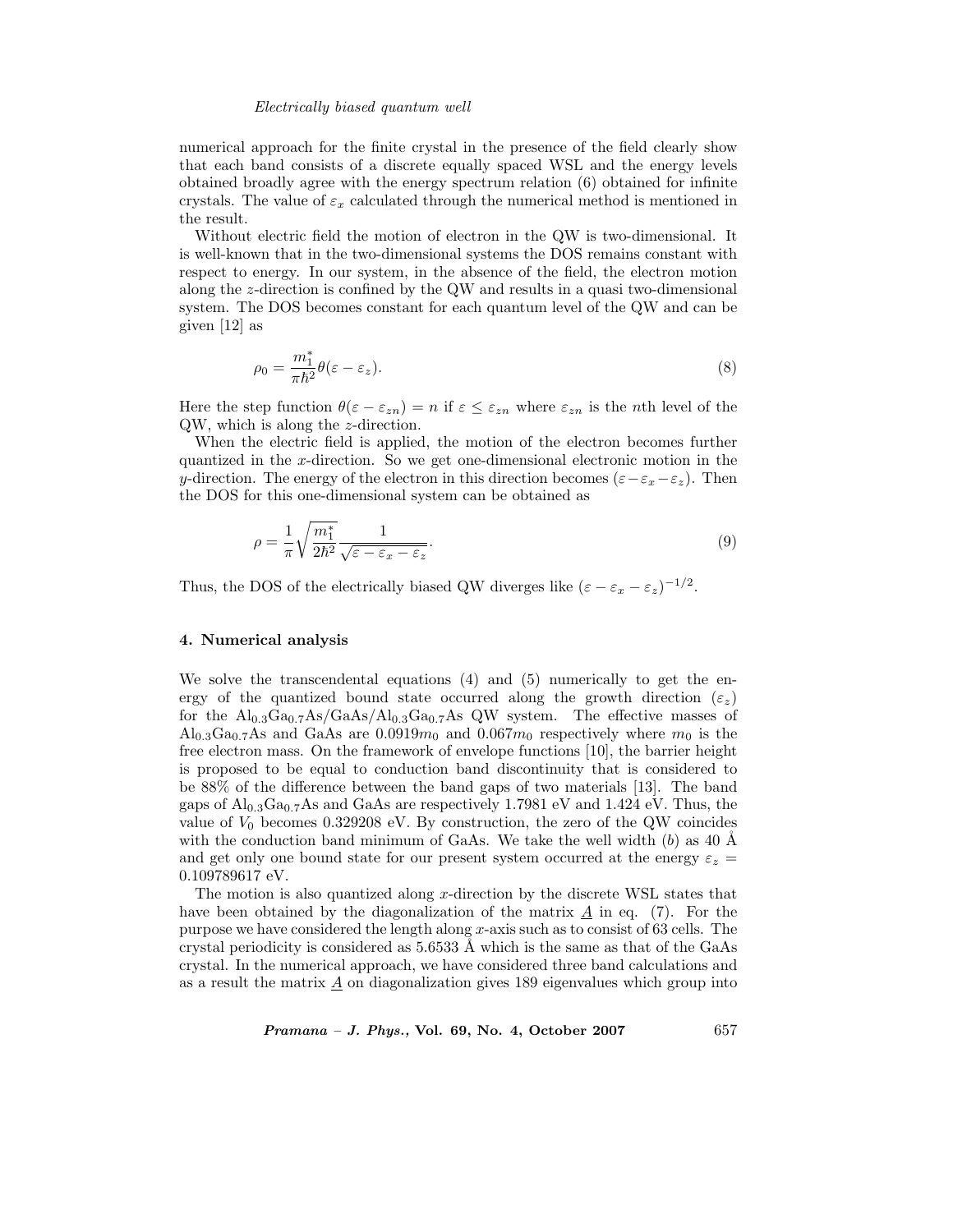# *A Khan, S Sinha and P Panchadhyayee*

three bands. A discrete WSL occurs for each band. The WSLs of the different bands superpose on each other. Hence the discrete levels occur both below and above the minimum of the conduction band for the applied electric field of 1 MV/cm. As the energy levels above the minimum of the conduction band always play the crucial role in the electronic properties, we take the minimum of the conduction band in the field-free case as the reference point and consider those WSL that are above the reference level to describe the quantized energy levels  $(\varepsilon_x)$ .

## **5. Results and discussion**

The WSL levels having positive energies in the vicinity of the reference point, which are physically significant, correspond to the valence band. Then with respect to the minimum of the conduction band in the field-free QW as reference point, we get the following values of  $\varepsilon_x$  (in eV): 0.02194, 0.07846, 0.13501, 0.19158, 0.24808, 0.30459, and 0.36115. These states have energies less than the barrier height of the QW and thus restrain the electron to the QW regime.

Finally, by substituting the values of  $\varepsilon_z$  and  $\varepsilon_x$  into eq. (9) we get the DOS ( $\rho$ ) in presence of electric field whereas the DOS  $(\rho_0)$  without electric field is obtained from eq. (8). In figure 4, we plot them as a function of energy. Figure 4 depicts the following features:

(i) In the absence of electric field, the QW under consideration corresponds to only one quantum state. So the DOS  $(\rho_0)$  in this case has only one step at 0.109789617 eV. However, if we consider higher energy then the number of steps will increase depending on the condition,  $\varepsilon \geq \varepsilon_{zn}$ .

(ii) With the electric field, the DOS  $(\rho)$  shows some resonance-type peaks, while it varies with respect to energy. It is well-known that one-dimensional system like quantum wire is always depicting DOS to be of resonance peak type [12]. When the electric field is applied, an extra degree of quantization is added to the electronic motion making it one-dimensional. As a result, the step-like nature of DOS is destroyed. The resonance-type peaks also correspond to the divergent behavior of DOS as shown in eq.  $(9)$ .

(iii) While comparing the magnitude of  $\rho_0$  to that of  $\rho$ , we see that the localization caused due to the electric field results in the decrease in the DOS corresponding to the same energy.

#### **6. Conclusion**

We have studied DOS of a QW in the presence of electric field applied perpendicular to the growth direction. We observed that the motion of electron is transformed from two-dimensional to one-dimensional and the DOS exhibits resonancetype peaks.

#### **Acknowledgements**

The authors would like to acknowledge Prof. P K Mahapatra for his encouragement and valuable discussion.